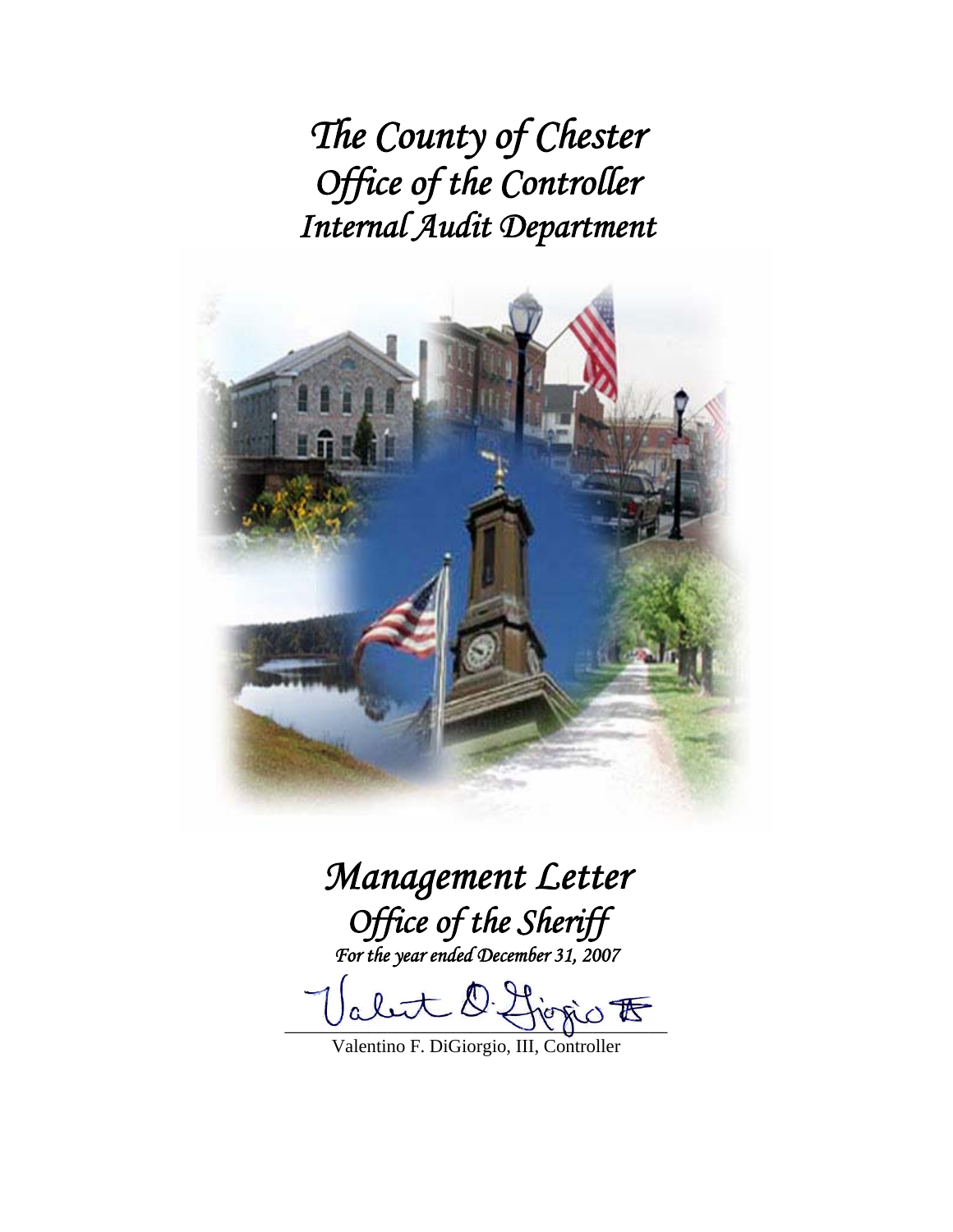## **To: Carolyn B. Welsh, Sheriff**

#### *Introduction*

On May 14, 2008, Internal Audit completed an audit of the *Office of the Sheriff (Sheriff*). Sharon Kaye Jones, CIA, was the auditor-in-charge. Internal Audit is required by Pennsylvania County Code to review county offices annually to ensure compliance with policies and procedures and to assess their overall internal control structure. The scope of our audit included a review of the following:

- Cash, Petty Cash, and Imprest Fund
- Accounts Receivable
- Liabilities
- Cash Receipts
- Cash Disbursements
- Voided Transactions
- Escheats (Unclaimed Property Report)

## *Executive Summary*

The management and staff of the *Sheriff* are, in all material respects, in compliance with policies and procedures imposed by the County of Chester and by the *Sheriff*. Minor findings involving internal controls and compliance are included within this Management Letter. Based on Internal Audit's testing and observations, it is our opinion that these deficiencies are not the result of negligence or deliberate misconduct, but are instead the consequence of one or more of the following:

- Oversights
- Human error

We would like to thank the management and staff of the *Sheriff* for their cooperation and assistance during the course of this audit. We have provided herein a copy of our "Audit Findings" and "Recommendations" for your review and comment.

Please feel free to contact our office at (610) 344-5913 should you have any questions or concerns.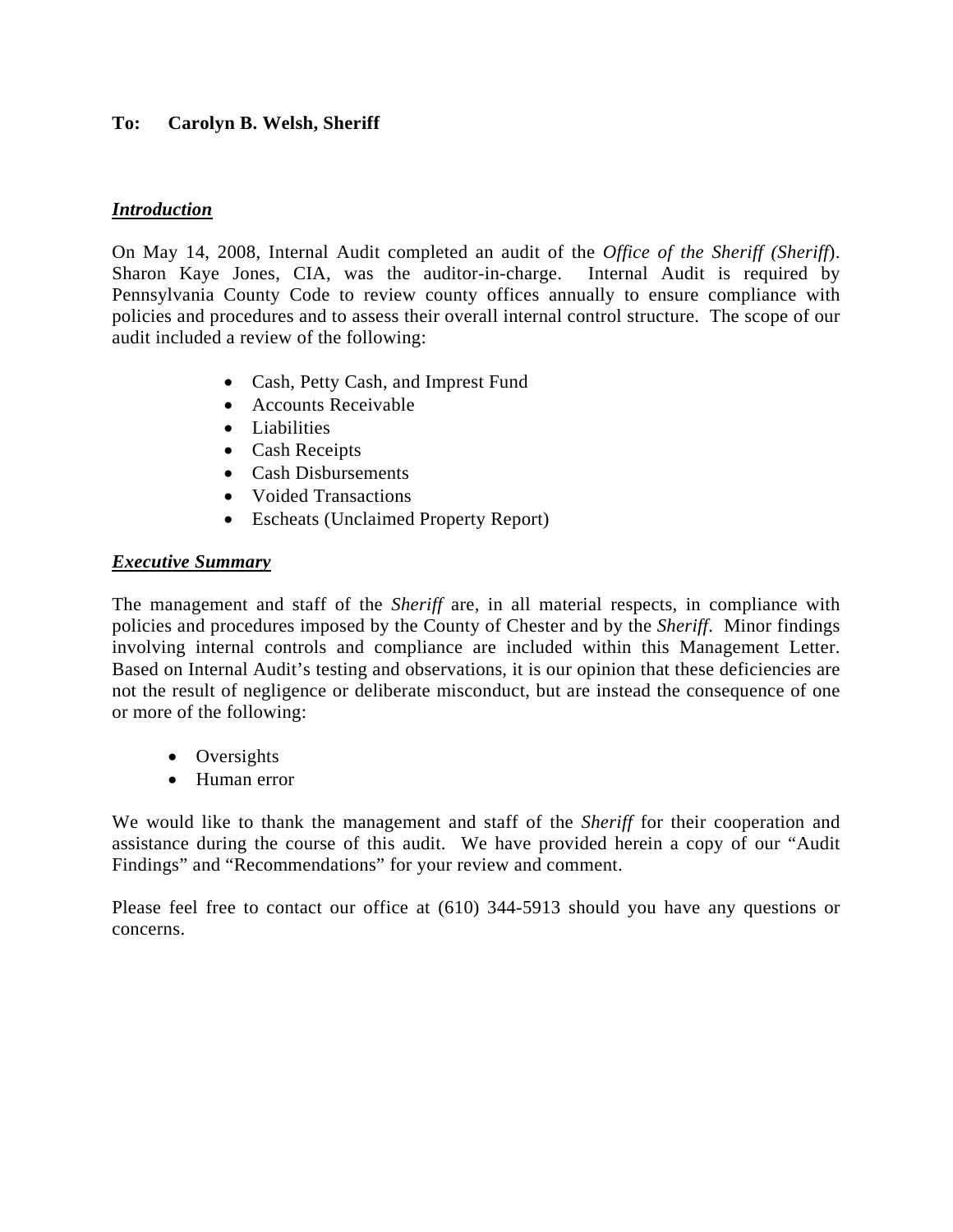## **OFFICE OF THE SHERIFF**

## **FINDINGS AND RECOMMENDATIONS**

#### **FOR THE YEAR ENDED DECEMBER 31, 2007**

# **I. INTERNAL CONTROL FINDINGS AND RECOMMENDATIONS**

## RECORDKEEPING

#### Finding 1: Cash / Voided Disbursement

In 1 instance a check that should have been voided, was issued in error. The recipient accepted the payment and cashed the check. As a result, an individual was overpaid and the case's corresponding escrow account reflected a negative balance. The mistake was not detected until the following month as part of the reconciliation process at which time the individual was contacted and asked to refund the overpayment. The monies were received a month and a half later and applied to the related escrow case.

#### Recommendation

The staff of the *Sheriff* should exercise greater care to ensure that erroneous payments are properly cancelled and retained within the department. At no time should a check that is not in the department's physical possession be voided.

#### Auditee Response

#### **Completely agree and will be sure recommendation is followed.**

#### RECONCILIATION

#### Finding 1: Cash / Interest

Internal Audit noted that the *Sheriff's* method of paying over their bank account interest was incorrect. Currently, all interest is paid to the County from the *Sheriff's* checking account. Interest from the "surcharge" account is properly transferred to the checking account prior to this payout. There are however, no transfers from the money market account or the CD to the checking account to move the interest before the payout. Additionally, interest earned on the CD is rolled directly into principal and is being reinvested. This interest should only be transferred and paid to the County when the CD matures.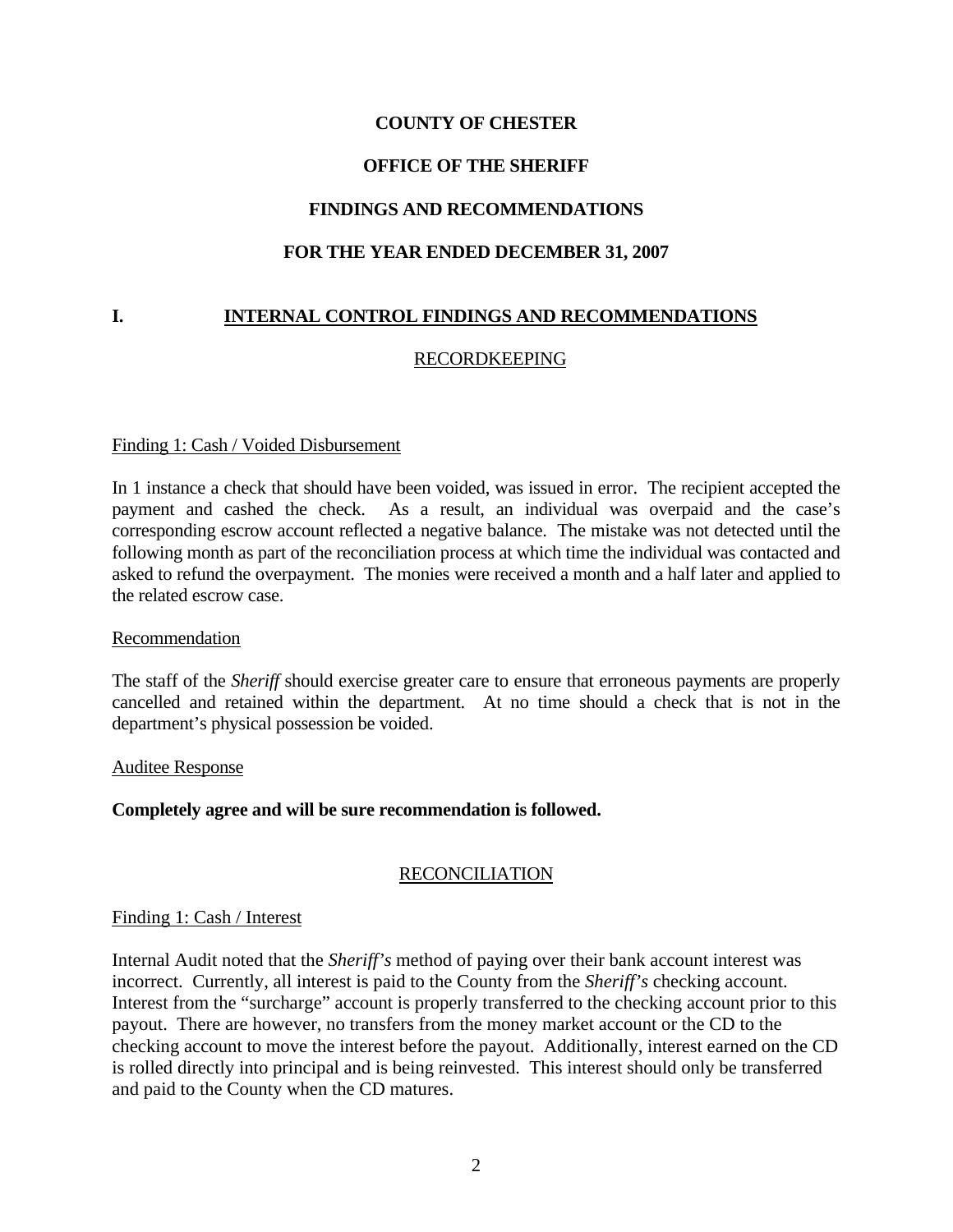# **OFFICE OF THE SHERIFF**

## **FINDINGS AND RECOMMENDATIONS**

#### **FOR THE YEAR ENDED DECEMBER 31, 2007**

# **I. INTERNAL CONTROL FINDINGS AND RECOMMENDATIONS**

## RECONCILIATION (continued)

#### Finding 1: Cash / Interest (continued)

It is important to note that although on the books the checking, money market and CD comprise the same balance sheet account, they remain separate bank accounts. As a result, the checking account has been shorted by the amount of interest earned by the money market account and the CD since 2005. These amounts are \$121,342.06 and \$59,178.96 respectively.

#### Recommendation

Internal Audit recommends that \$121,342.06 be transferred to the checking account from the money market account to cover the amount of interest that has already been paid out of the checking account. This transfer should be functioned separately and properly documented. In the future, any interest earned on the money market account must be physically transferred into the checking account before it is paid over to the County.

As for the CD, Internal Audit recommends that the checking account be replenished by \$59,178.96 to cover the amount of CD interest paid over to the County in error. Since the money cannot be paid over from the CD itself at this time, it is recommended that the *Sheriff* net their next interest payment to the County by this amount. In this manner, the checking account will be replenished. Internal Audit further recommends that the *Sheriff* continue to record CD interest on the books, but should not pay any interest over to the County until the CD matures.

#### Auditee Response

#### **Completely agree and will follow recommendation as stated.**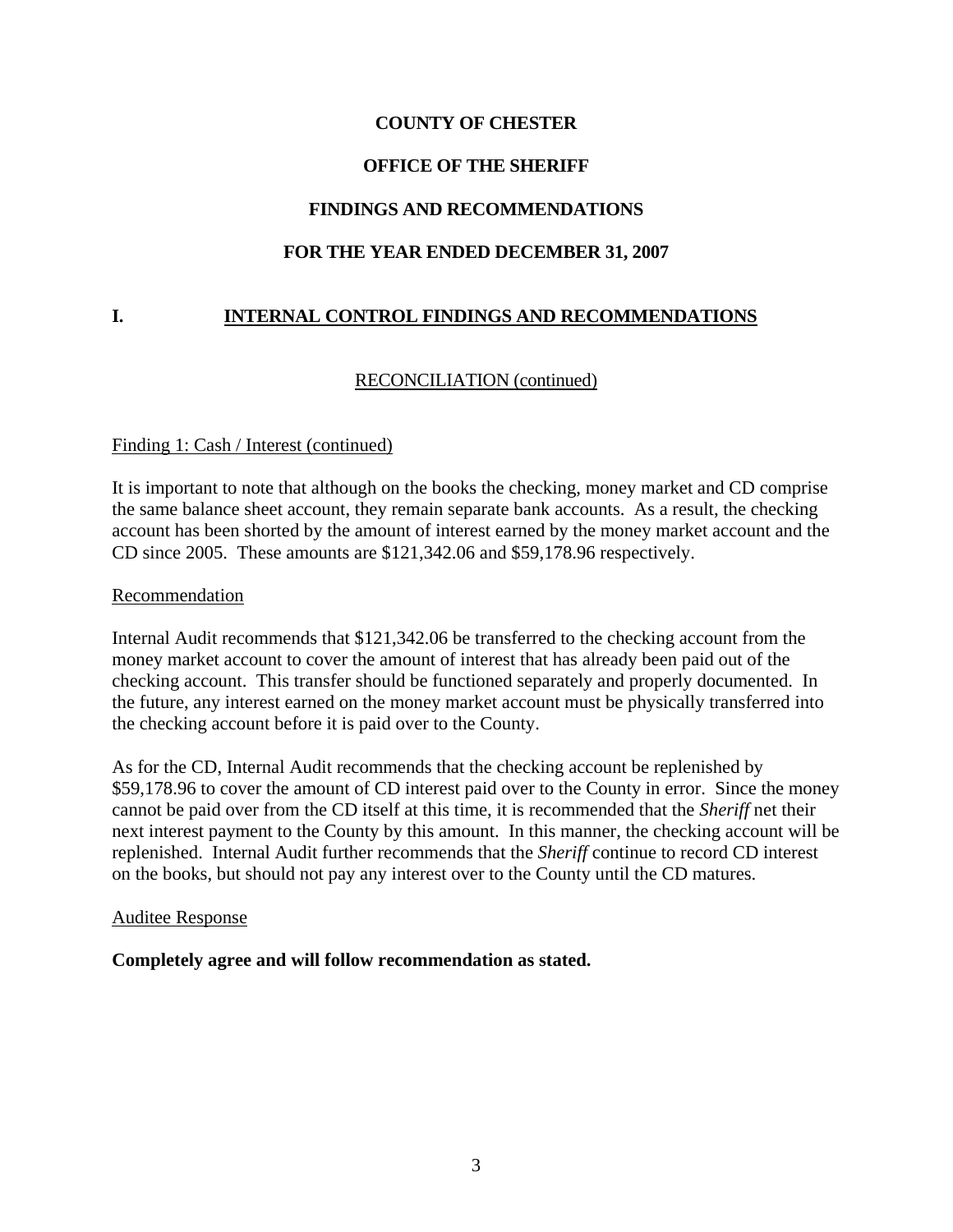## **OFFICE OF THE SHERIFF**

## **FINDINGS AND RECOMMENDATIONS**

## **FOR THE YEAR ENDED DECEMBER 31, 2007**

## **II. COMPLIANCE WITH POLICIES AND PROCEDURES**

#### Finding 1: Voided Disbursements

Internal audit noted the following:

- In 2 instances, the physical check was not marked "void".
- In 1 instance, the check copy was not marked "void". (The *Sheriff* was not in possession of the original check.)
- In 2 instances, the date of the "void" was not annotated.
- In 1 instance, the reason for the "void" was not documented and could not be determined from available information.
- In 2 instances, the signature line was not properly defaced.
- In 7 instances, the replacement check was not referenced.

#### Recommendation

Internal Audit would like to remind the staff to be more cautious when canceling disbursements. Voided transactions should be clearly identified as such, documenting the reason for the void, the date voided, and the replacement check number, if applicable.

#### Auditee Response

#### **Completely agree and will follow recommendation as stated.**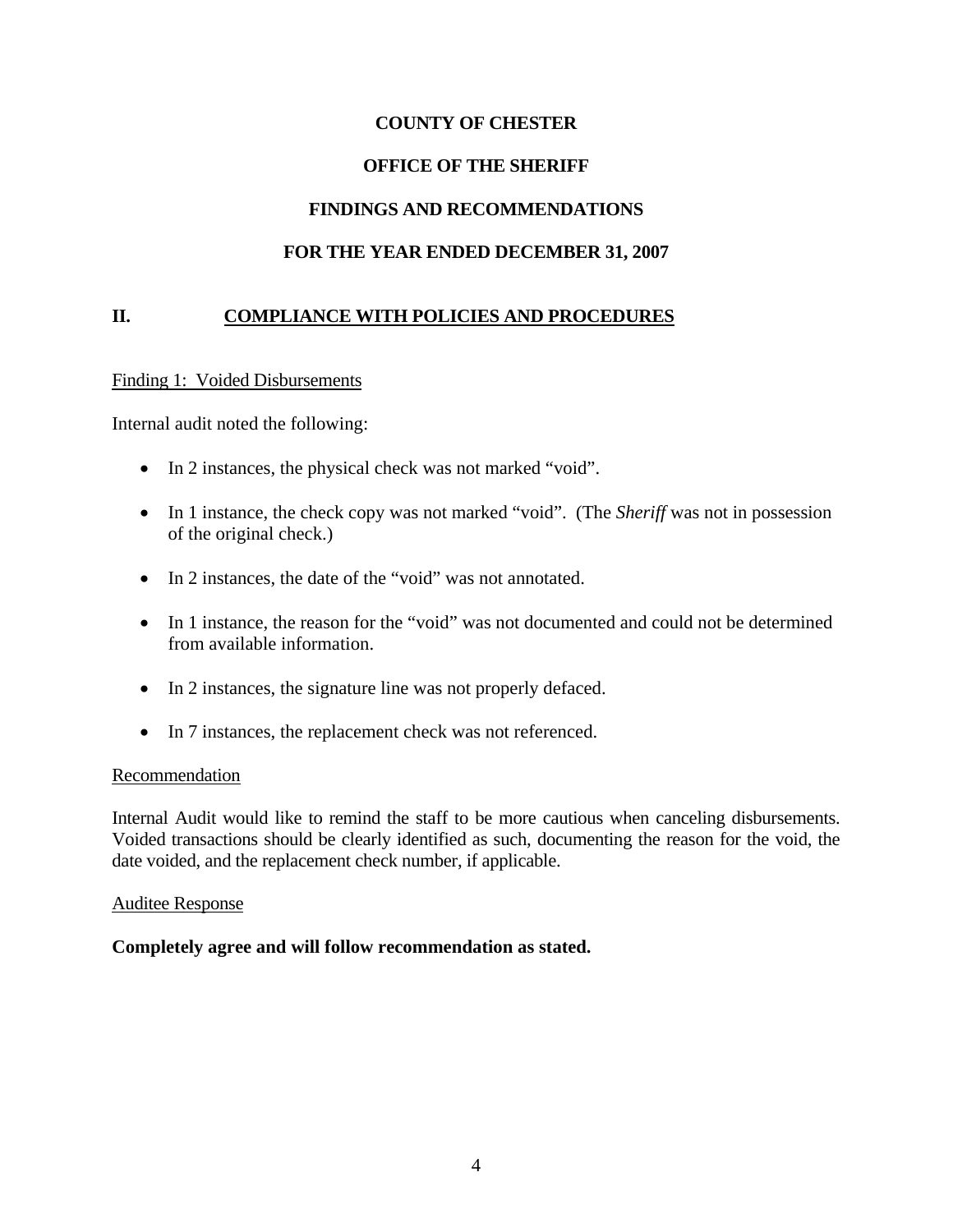# **OFFICE OF THE SHERIFF**

# **FINDINGS AND RECOMMENDATIONS**

# **FOR THE YEAR ENDED DECEMBER 31, 2007**

# **II. COMPLIANCE WITH POLICIES AND PROCEDURES**

#### Finding 2: Escheats

In 3 separate instances, Internal Audit noted that information provided on the 2007 Escheat report was incorrect. In 1 instance, the owner of the money is listed as "Nationwide Mutual Insurance Co." when in fact it should be "Beneficial Mortgage Co.". The other 2 errors (check date and account number) are incidental to the report and will not affect any claims to ownership.

#### Recommendation

Internal Audit recommends that escheat reports be reviewed by an individual other than the preparer before being mailed or electronically transmitted. It is further recommended that the *Sheriff* resubmit the page (pages) containing the errors to the Commonwealth of PA Office of the Treasury, indicating the necessary corrections as soon as possible to avoid payout to the wrong party.

#### Auditee Response

**Will make necessary corrections for 2007 report. Will follow recommendations as stated.**